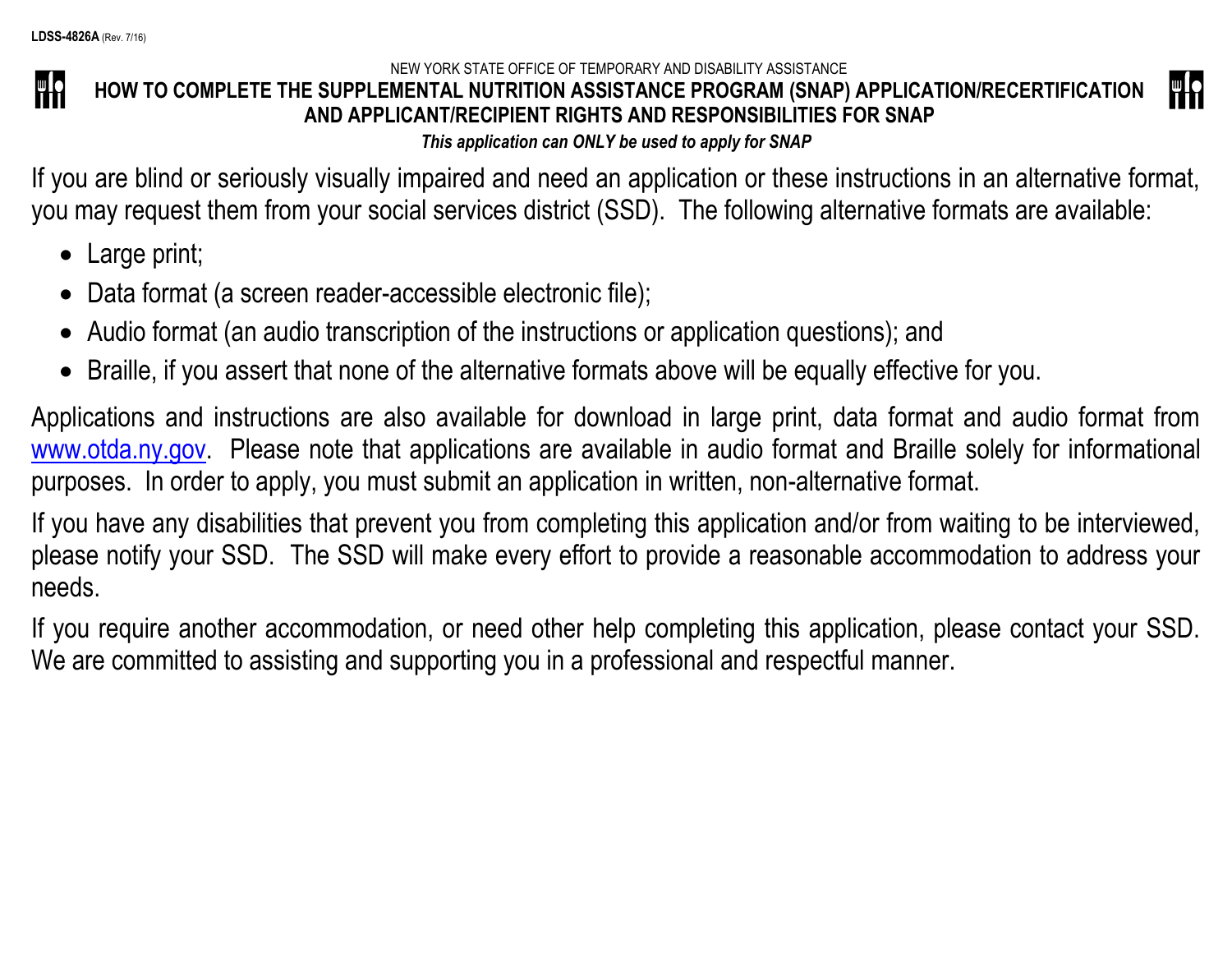#### NEW YORK STATE OFFICE OF TEMPORARY AND DISABILITY ASSISTANCE

# **HOW TO COMPLETE THE SUPPLEMENTAL NUTRITION ASSISTANCE PROGRAM (SNAP) APPLICATION/RECERTIFICATION AND APPLICANT/RECIPIENT RIGHTS AND RESPONSIBILITIES FOR SNAP**

# *This application can ONLY be used to apply for SNAP*

If you are only applying for SNAP you can use this shorter application. If you would like to apply for other benefits such as Temporary Assistance, Child Care Assistance, Home Energy Assistance or Medicaid please ask for a different application.

# *When You Are Applying For SNAP*

- You can file an application the same day you receive it. We must accept your application if, at a minimum, it contains your name, address, (if you have one), and a signature. This information will establish your application filing date.
- You must complete the application process, including having an interview and signing the certification statement on page 8 of the application/recertification for your eligibility to be determined. If you are eligible, benefits will be provided back to the date you filed your application.
- You can apply for and get SNAP for eligible household member(s) even if you or some other members of your household are not eligible for benefits because of immigration status. For example, ineligible alien parents can apply for SNAP for their children and receive benefits for their eligible children.
- You can still apply and be eligible for SNAP even if you have reached your Temporary Assistance time limits.

# *Need SNAP Benefits Right Away? You May Be Eligible For Expedited Processing of your SNAP Application.*

If your household has little or no income or liquid resources, **or** if your rent and utility expenses are more than your income and liquid resources, **or** you are a migrant or seasonal farmworker with little or no income or resources when you apply, you may be eligible to get SNAP within 5 calendar days of the date you apply. When a resident of an institution is jointly applying for SSI and SNAP prior to leaving the institution, the recorded filing date of the application is the date of release of the applicant from the institution.

## *Where You Can Apply For SNAP*

If you live **outside of** New York City, you can apply on-line at myBenefits.ny.gov, or call or visit the social services district in the county where you live and ask for an application package, which can be mailed or dropped off to that appropriate office. You can get the address and phone number of the social services district in your county by calling toll free **1- 800-342-3009.**

If you live in **New York City** and you are **not** also applying for Temporary Assistance, you can apply on-line at myBenefits.ny.gov, or call or visit any SNAP Office and ask for an application package. You can get the address and phone number by calling **1-718-557-1399** or toll free **1-800-342-3009.**

## *Having Problems Coming To Us For A SNAP Interview Appointment?*

If it is difficult for you to come in for a SNAP interview appointment (reasons may include employment, health issues, transportation or child care problems), in some circumstances; we can interview you by telephone, or you may have someone else apply for you. Please contact your social services district if you have any questions, to see if you are eligible for a telephone interview, **or if you need** to reschedule an interview.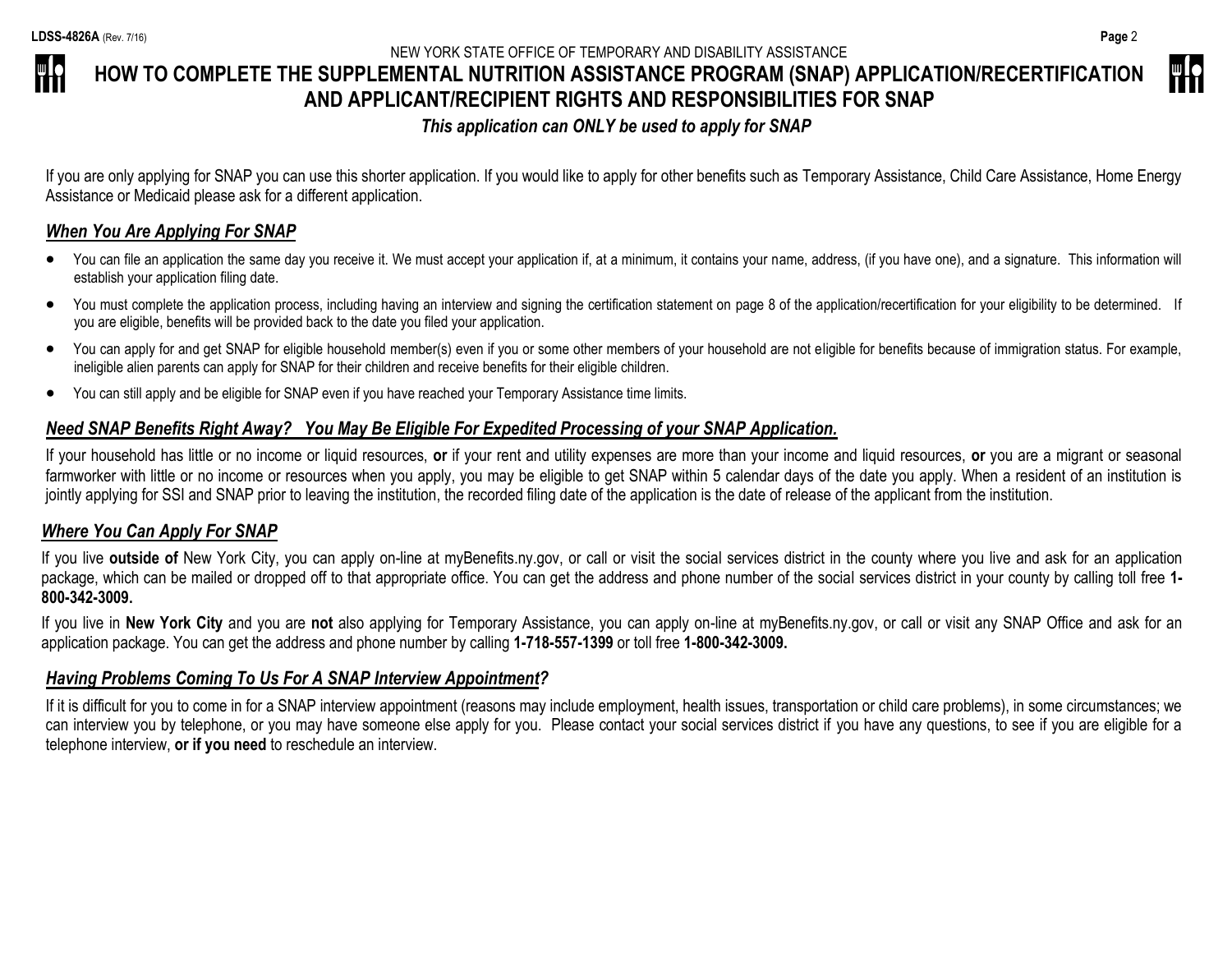# **INSTRUCTIONS ON HOW TO COMPLETE THE SNAP APPLICATION/RECERTIFICATION**

Be sure to complete each section by PRINTING clearly in blue or black ink.

Do **NOT** print in the shaded areas.

If you are applying as someone's representative, please print information about that person, not yourself.

ALTERNATIVE FORMATS: Check "YES" or "NO" to indicate whether you are blind or seriously visually impaired and would like to receive written notices in an alternative format. If "Yes," check the type of format you would like. Alternative formats are available in large print, data CD, audio CD, or Braille, if you assert that none of the other alternative formats are equally effective for you. If you require another accommodation, or need other help completing this application, please contact your SSD.

## **SECTION 1: APPLICANT INFORMATION**

**NAME: PRINT** your legal name including your first name, middle initial and last name.

**TELEPHONE NUMBER: PRINT** your home phone number.

**OTHER PHONE: PRINT** another phone number where you can be reached, if you have one.

**RESIDENCE ADDRESS: PRINT** the street, avenue, road, etc., where you now live. PRINT the city you live in. PRINT your zip code.

**MAILING ADDRESS: PRINT** your mailing address if it is different from your residence.

**OTHER NAME**: **PRINT** any maiden names, names from a previous marriage, or other names that any person listed has been known by or now uses.

Check  $(\checkmark)$  whether you are applying or recertifying for SNAP.

Check  $(\checkmark)$  if you wish to receive notices in Spanish and English or just English.

**SECTION 2:** Sign your name, date, and provide your address (if you have one) **ONLY** if you want to submit your application without completing the next page at this time to establish your application filing date. You must complete the application process, including the interview and sign on page 8 for us to determine your eligibility.

## **SECTION 3: HOUSEHOLD MEMBERS INFORMATION:**

# **LIST THE NAMES OF EVERYONE WHO LIVES WITH YOU, EVEN IF THEY ARE NOT APPLYING WITH YOU.**

**PRINT** your full name first. Then **PRINT** the names of the other people who live with you:

**PRINT** the Social Security Number (if the individual does not have a SSN, enter "none"), date of birth, marital status and sex for each person applying.

Check  $(\checkmark)$  Yes or No to tell us who is applying.

For **each** person in the household, PRINT how they are related to you (for example: wife, son, friend, etc.).

Check  $(\checkmark)$  Yes or No if that person buys and/or prepares food with you.

Check  $(\check{\phantom{a}})$  Yes or No to indicate if each person applying is Hispanic or Latino.

Enter Y (Yes) or N (No) for each race \*.

Race/Ethnic codes: **I –** Native American or Alaskan Native, **A –** Asian, **B –** Black or African American, **P –** Native Hawaiian or Pacific Islander**, W –** White The provision of this information is voluntary. It will not affect the eligibility of the persons applying or the level of benefits received. The reason for this information is to ensure that program benefits are distributed without regard to race, color or nation origin.

**SECTION 4:** Answer all questions in section 4. Be sure to provide the names of individuals who are not U.S. citizens.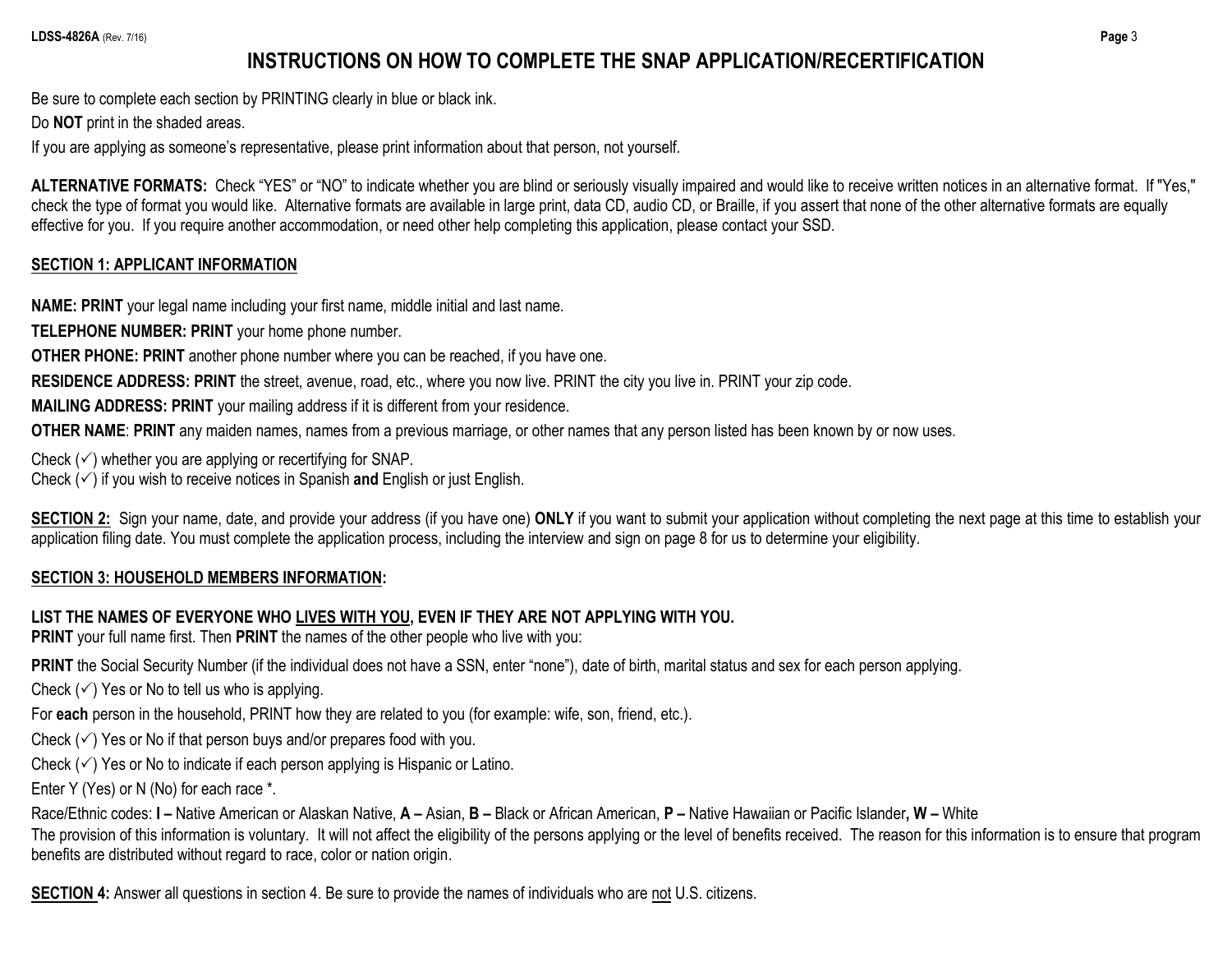#### **LDSS-4826A** (Rev. 7/16) **Page** 4

**SECTION 5: INCOME:** List all your income and the income of everyone living with you. PRINT the name of the person receiving the income, the source of income and how often it is received. Income can include: Regular job (wages), income before strike, on-the-job-training, military reserves, national guard, work study, alimony, child support, educational assistance (grants, scholarships, etc.), friends or relatives (other than loans), temporary assistance, pensions or retirement, Supplemental Security Income (SSI), Social Security benefits, veterans benefits, unemployment benefits, worker's compensation, babysitting, taxi driving, cleaning homes or other buildings, farming/ranching, income from a roomer, income from a boarder or arts and crafts.

*NOTE:* Foster Care Payments and SNAP – You may choose to include the foster care child or adult in the SNAP household. If you do, any associated foster care payments will be counted as income. All other income or resources of the foster care child also will be counted. If you have any questions about this, make sure to ask your worker.

Be sure to answer all other questions in section 5.

**SECTION 6: RESOURCES:** Resources do not affect the eligibility of most households applying for SNAP. However, some resource information is used to determine if you qualify for expedited processing of your application.

Answer all the questions in Section 6 for yourself and everyone who is applying for SNAP. List the dollar (\$) amount or value and the name of the person who has the resource. **Be sure to list any joint holdings with non-household members**. Resources may include any of the following: cash on hand, cash held by others, checking or savings account, savings bonds, individual retirement account, pension plan, individual development account, stocks/bonds, mutual funds, trust fund, money market certificates, buildings, land, rental property, vacation or recreational property or house other than home.

### **SECTION 7: LIVING ARRANGEMENTS AND EXPENSES:**

PRINT the amount you pay for rent, mortgage, room and board or other housing. List the dollar (\$) amount that you pay for your property taxes and homeowner's insurance.

If you pay for your heat separately, check  $(\checkmark)$  what type of heat you have, and fill in the name of the heating company and your account number.

Also, indicate if:

- you pay for other utilities separately from your rent/mortgage, have air conditioning costs and if you do, who pays the separate expense?
- anyone pays legally obligated child support and if so, who, how much, the frequency of payments, and the name of the child(ren) support is being paid for?
- anyone in household applying, who is blind, disabled or at least 60 has any medical bills such as in-home nursing service, dentures, hearing aid, eyeglasses, seeing eye dog or service animal, health insurance and medical payments, hospital or nursing care, medical or dental services, prescription drugs or medical transportation?
- anyone in your household is on Medicaid with a spenddown and if so, who and how much?
- anyone in your household is enrolled in school or in a training program and if so, who and where, and enrollment status?

Be sure to answer all other questions in section 7.

# **SECTION 8: LEGAL STATEMENTS, RESPONSIBILITIES AND PENALTIES: Read this section carefully or have someone read it to you.**

*Note:* NY State Law provides for fine or jail, or both, for a person found guilty of obtaining SNAP by hiding the facts or not telling the truth.

I understand that the State will use my Social Security Number to verify with my home energy vendors the receipt of HEAP. This authorization also includes permission for any of my home energy vendors (including my utility) to release certain statistical information, including but not limited to, my annual electricity usage, electricity costs, fuel consumption, fuel type, annual fuel cost and payment history to the Office of Temporary and Disability Assistance and the local Social Services District and the United States Department of Health and Human Services for the purposes of Low Income Home Energy Assistance Program (LIHEAP) performance measurement.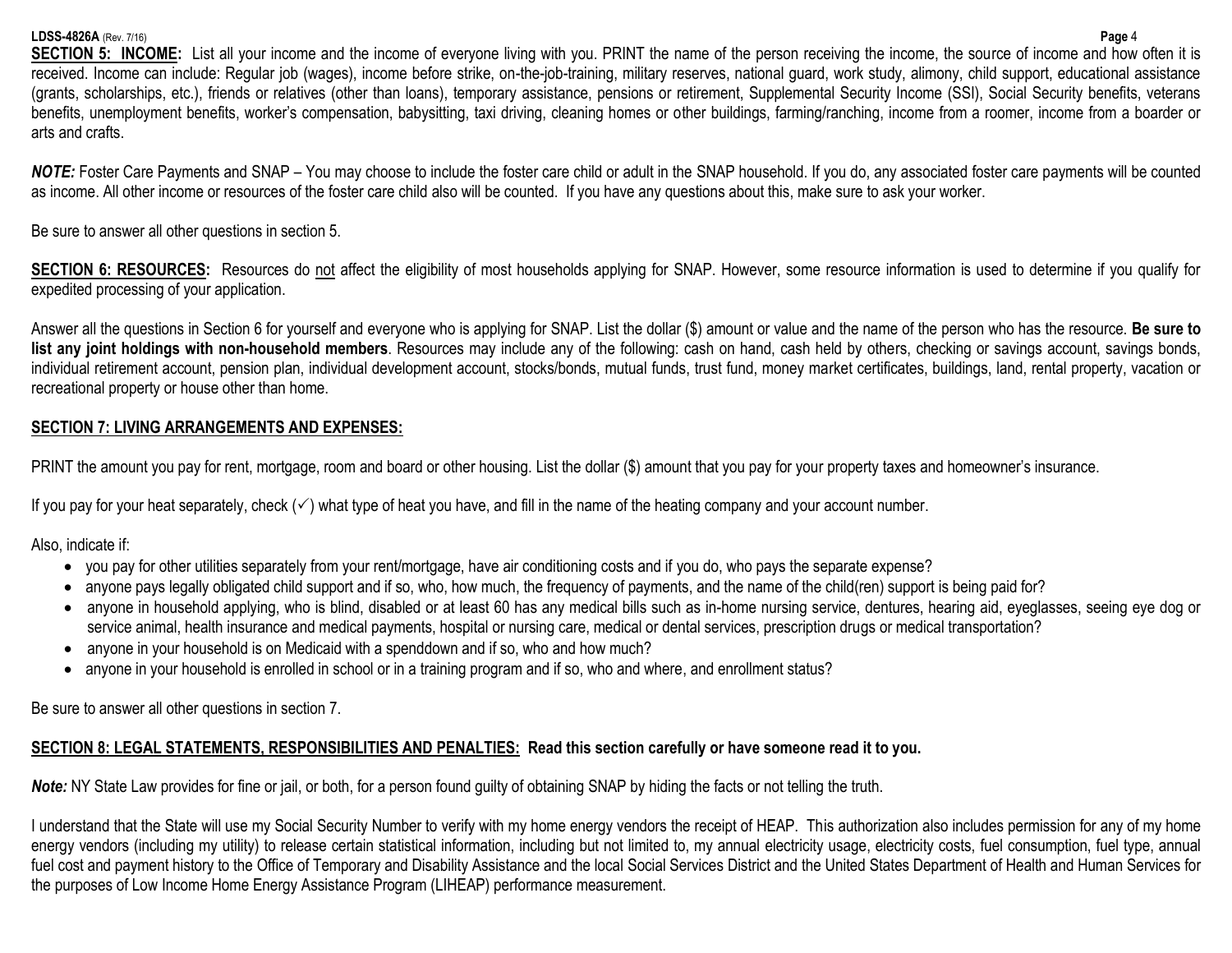**LDSS-4826A** (Rev. 7/16) **Page** 5

**NON-DISCRIMINATION NOTICE –** In accordance with Federal civil rights law and U.S. Department of Agriculture (USDA) civil rights regulations and policies, the USDA, its Agencies, offices, and employees, and institutions participating in or administering USDA programs are prohibited from discriminating based on race, color, national origin, sex, religious creed, disability, age, political beliefs, or reprisal or retaliation for prior civil rights activity in any program or activity conducted or funded by USDA.

Persons with disabilities who require alternative means of communication for program information (e.g. Braille, large print, audio tape, American Sign Language, etc.), should contact the Agency (State or local) where they applied for benefits. Individuals who are deaf, hard of hearing or have speech disabilities may contact USDA through the Federal Relay Service at (800) 877-8339. Additionally, program information may be made available in languages other than English.

To file a program complaint of discrimination, complete the USDA Program Discrimination Complaint Form, (AD-3027) found online at: [http://www.ascr.usda.gov/complaint\\_filing\\_cust.html,](http://www.ascr.usda.gov/complaint_filing_cust.html) and at any USDA office, or write a letter addressed to USDA and provide in the letter all of the information requested in the form. To request a copy of the complaint form, call (866) 632-9992. Submit your completed form or letter to USDA by:

- (1) mail: U.S. Department of Agriculture Office of the Assistant Secretary for Civil Rights 1400 Independence Avenue, SW Washington, D.C. 20250-9410;
- (2) fax: (202) 690-7442; or
- (3) email: [program.intake@usda.gov.](mailto:program.intake@usda.gov)

This institution is an equal opportunity provider.

**SECTION 9: SNAP AUTHORIZED REPRESENTATIVE:** If you want someone from outside your household to apply for SNAP benefits or get the SNAP benefits or to buy the food for you, PRINT their name, address and phone number, unless the authorized representative has been otherwise designated by the household in writing.

**SECTION 10: SIGNATURES:** Sign your name. If you are an Authorized Representative, both you and a responsible adult household member must sign and date the signature sections on page 8 of the Application/Recertification.

When an Authorized Representative is applying on behalf of a SNAP Household that does not reside in an institution, **both the** Authorized Representative and the Head of Household or another responsible adult member of the household must sign and date the signature sections on Page 8 of the Application/Recertification.

**SECTION 11: ADDITIONAL INFORMATION:** Use this section to let us know additional information that you think we might need to know.

**SECTION 12: CONSENT TO WITHDRAW:** If you decide you no longer wish to apply for SNAP, sign your name and enter date. You may reapply at any time.

*Note:* **The last page of this application is an application to register to vote. If you would like help filling out the voter registration application form, ask your worker. Applying or declining to register to vote will not affect your eligibility or the amount of assistance that you will be given by this agency.**

Information from your application and interview will be entered and stored in the Welfare Management System (WMS), a statewide computer system. This system is used to improve the management of Social Services Programs and to deter fraud.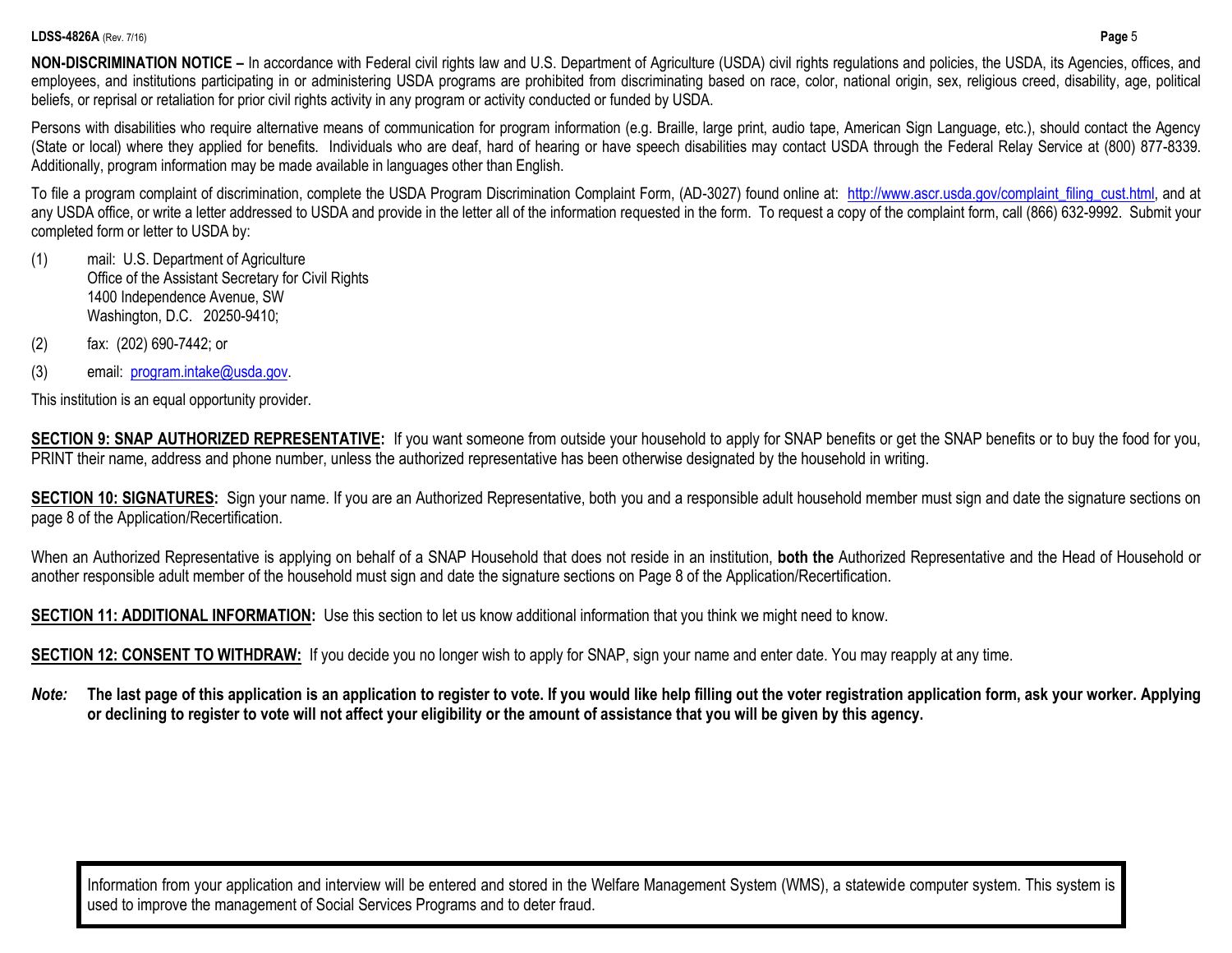### **READ THE IMPORTANT INFORMATION BELOW**

### **APPLICANT/RECIPIENT RIGHTS AND RESPONSIBILITIES FOR SNAP**

**Additional information regarding your rights and responsibilities is contained in the Client Information Books (LDSS-4148A; LDSS-4148B and LDSS-4148C). These books can be obtained at your social services district, and on-line.**

# **YOU HAVE** *RIGHTS***:**

- As an Applicant/Recipient of SNAP you must be interviewed as promptly as possible in order to determine eligibility and to issue benefits within 30 days of application filing.
- You may request that the in-office interview be waived in hardship situations. Hardship generally includes, but is not limited to, illness, transportation difficulties, care of a household member, hardship due to residency in a rural area, prolonged severe weather, or work or training hours that prevent you from coming in during the social services district's office hours. The in-office interview will be waived, at your request, if all the adult members of your household are elderly or disabled with no earned income. The agency may waive the in-office interview in favor of a telephone interview or scheduled home visit. In-person interviews may be scheduled in advance at any mutually acceptable location including a household's residence.
- You may bring someone to your interview to interpret for you. If you need an interpreter, the agency will arrange for one at no cost to you. You cannot be denied access to services because you are not fluent in English or hearing or speech impaired. Social Services districts may utilize the TTY/TTD relay systems to gain access to services for hearing or speech impaired applicants/recipients. If you have any special needs you can request special accommodations from your social services district.
- If you have a disability, you have the same right to access and be interviewed for SNAP as someone who does not have a disability.
- Within 30 days of the date you filed your completed application and interview for SNAP, you must be told if your application is approved or denied. If you are eligible for expedited processing you must be told within 5 days after the date you turned in your application if you are qualified for SNAP and/or advised if additional documentation is needed.
- You must be given a written notice telling you if your application for SNAP is approved or denied:
	- -- If your Application is approved, this notice will tell you the amount of SNAP benefits you will get;
	- -- If your Application is denied, this notice will tell you why and what you should do if you disagree or do not understand this decision.

# *WHAT IS A FAIR HEARING*

A Fair Hearing is a chance for you to tell an Administrative Law Judge from the New York State Office of Temporary and Disability Assistance why you think the social services district's decision about your case was wrong. After the Fair Hearing, the State will issue a written decision which will state whether the social services district's decision was right or wrong. The written decision may order the social services district to correct your case.

# *TIME LIMITS TO ASK FOR A FAIR HEARING*

If you want to ask for a Fair Hearing for SNAP, call **right away** because there are time limits. If you wait too long, you may not be able to get a Fair Hearing. **If you get a notice about your case** and you want to ask for a Fair Hearing, the notice will tell you how much time you have to ask for the Fair Hearing. **Be sure to read all of the notice carefully**. **If your notice tells you that your SNAP benefits have been denied, will be stopped or will be reduced, you may ask for a Fair Hearing within 90 days from the date of the notice. You may ask for a Fair Hearing if you think you are not getting enough SNAP benefits at any time within the certification period**.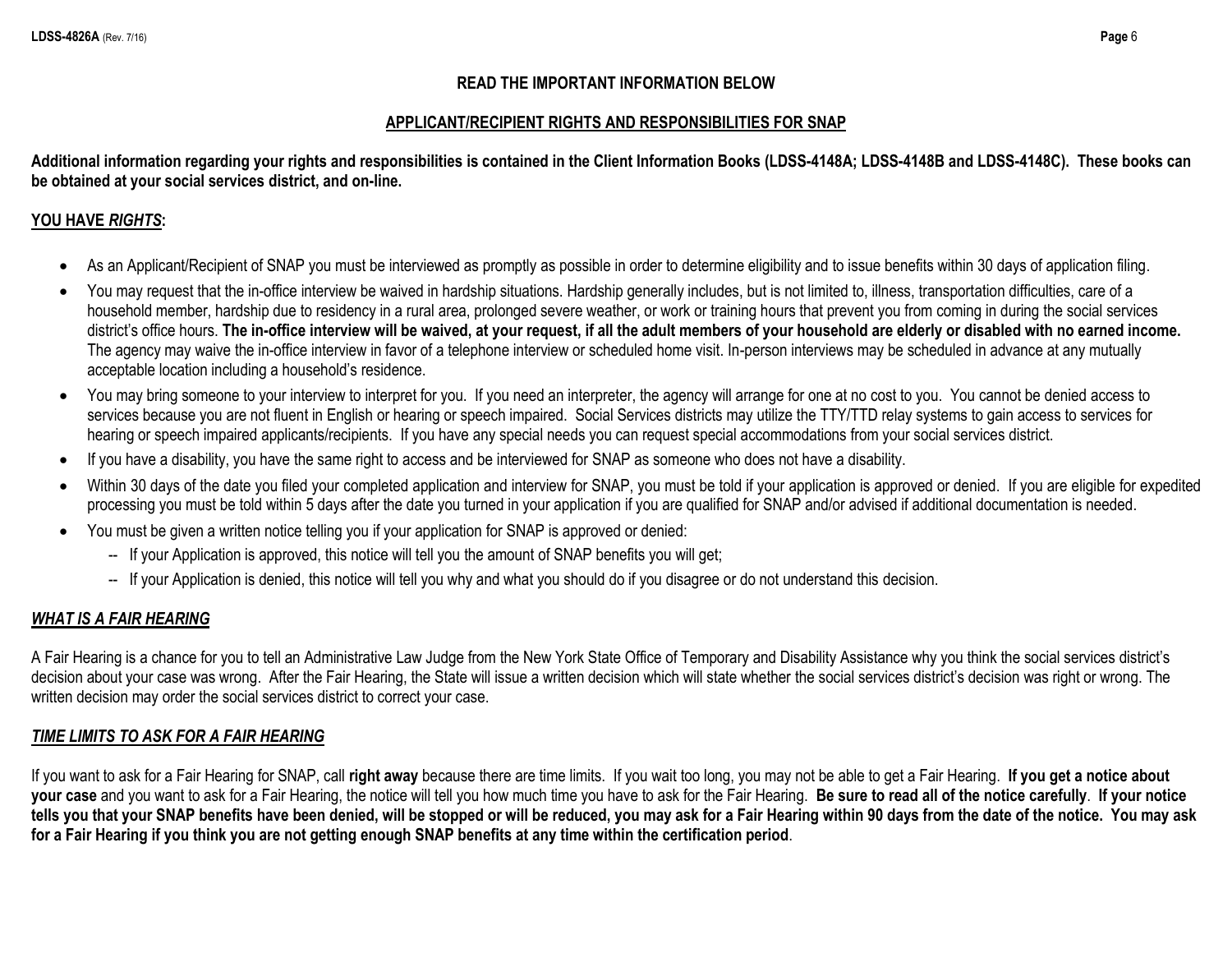### *HOW TO ASK FOR A FAIR HEARING*

If you live anywhere in New York State, you may request a Fair Hearing by telephone, fax, online, or by writing to the address below.

**Telephone:** Statewide toll free request number is 800-342-3334. Please have the notice, if any, with you when you call.

**Fax:** your Fair Hearing Request to: 518-473-6735

**Online:** Complete online request form a[t http://www.otda.state.ny.us.us/oah/forms.asp](http://www.otda.state.ny.us.us/oah/forms.asp)

**In writing:** If you received a notice, fill in the supplied space and send a copy of the notice, **or** write to: **Fair Hearing Section NYS Office of Temporary and Disability Assistance Fair Hearings P.O. Box 1930 Albany, New York 12201-1930** *Please keep a copy of any notice for yourself* 

**Walk-In**: If you live in New York City you may also make your request in person by walking into the **Office of Administrative Hearings, Office of Temporary & Disability Assistance, 14 Boerum Place, Brooklyn, New York** 

**EMERGENCY -** If your situation is very serious, the New York State Office of Temporary and Disability Assistance will set up a Fair Hearing for you as soon as possible. When you call or write for a Fair Hearing, be sure to explain that your situation is very serious*.*

**NOTE:** For New York City emergency fair hearings only – Call 800-205-0110. Do not use this telephone number for anything except emergencies. Requests that do not involve emergencies will not be taken at this number.

**INTERPRETERS** – You have the right to an interpreter at no cost to you, if English is not your primary language, or if you are hearing or speech impaired.

**AID CONTINUING -** If you get a notice telling you that your benefits will be stopped or reduced, and you ask for a Fair Hearing before the **effective date** on your notice, your SNAP benefits will, in most instances, stay the same ("aid continuing") until the Fair Hearing decision is made. If you do not get a notice about your case, and your benefits are stopped or reduced, at the same time that you ask for a Fair Hearing, you can ask that your SNAP benefits be restored **("aid continuing")** until the Fair Hearing decision is made.

However, if you get **"aid continuing"** and you lose the Fair Hearing, you may have to pay back any benefits that you received as "aid continuing" while waiting for the Fair Hearing decision. If you **do not** want the SNAP benefits you have been getting to stay the same until the Fair Hearing decision is made, you must tell this to the New York State Office of Temporary and Disability Assistance when you call or write for a Fair Hearing.

## *HOW TO PREPARE FOR A FAIR HEARING*

The New York State Office of Temporary and Disability Assistance will send you a notice, which tells you when and where the Fair Hearing will be held. To help you get ready for the Fair Hearing, you have the right to look at your case record and get free copies of the forms and papers which will be given to the Administrative Law Judge at the Fair Hearing. You can also get free copies of any other papers in your case record which you think you may need for the Fair Hearing. Usually, you can get these papers before the hearing or at the hearing at the latest. If you ask for any papers related to your hearing, and the social services district does not give them to you before or at the hearing, you should tell the Administrative Law Judge about it.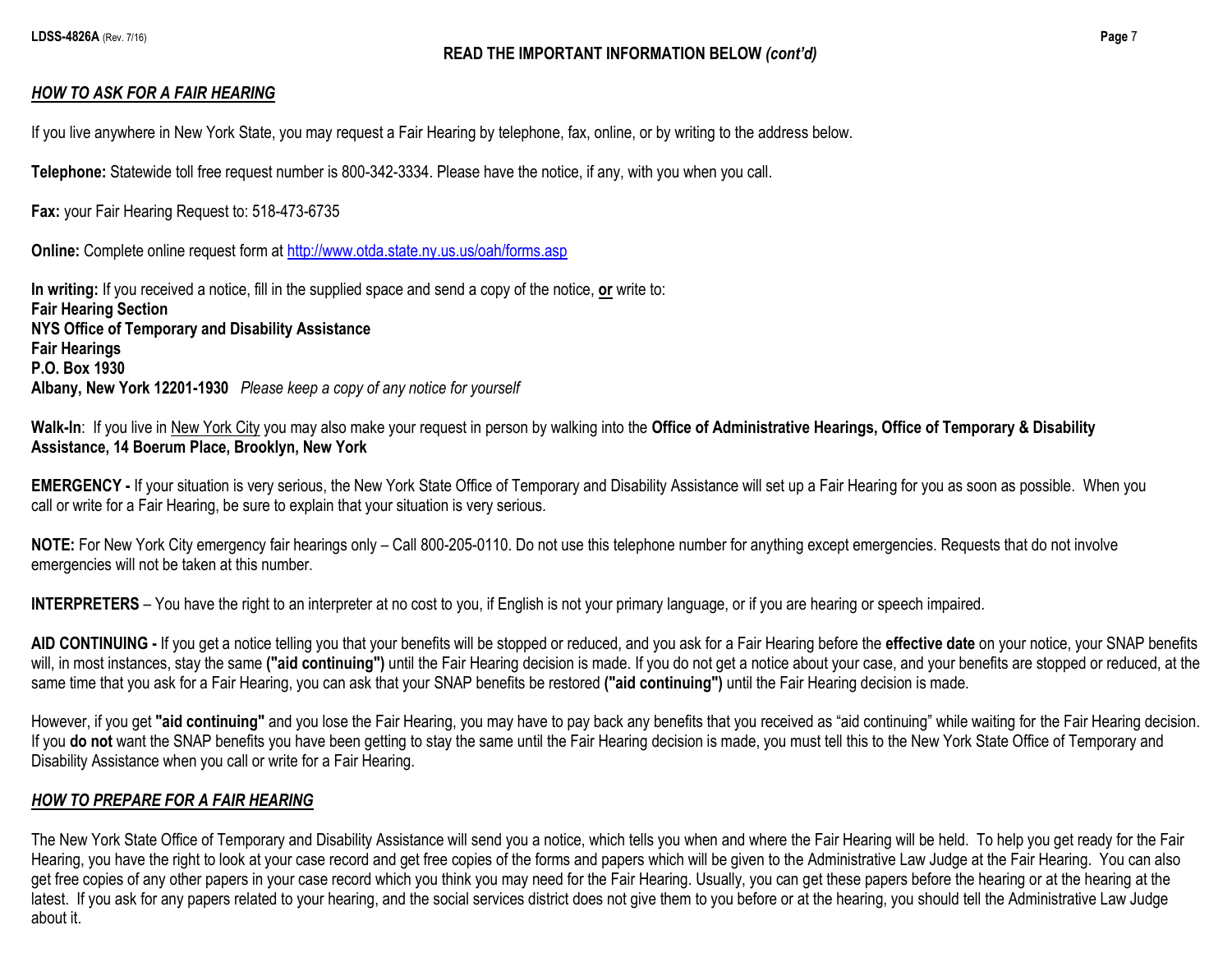### **READ THE IMPORTANT INFORMATION BELOW** *(cont'd)*

You should also bring to the Fair Hearing any witnesses who can help you and any information you have such as: Pay stubs, Bills, Receipts, Leases, Doctor's statements, to help you explain why you think the social services district's decision is wrong.

You can bring a lawyer, a relative or a friend to the Fair Hearing to help you explain why you think a social services district's decision about your case is wrong. If you think you need a lawyer to help you with your Fair Hearing, you may be able to get a lawyer at no cost to you by calling your local Legal Aid or Legal Services Office. For the names of other lawyers, call your local Bar Association.

Someone from the social services district will also be at the Fair Hearing to explain the social services district's decision about your case. You or your representative will be able to question this person and any witnesses from the social services district.

If you cannot go to the Fair Hearing, you can send someone else in your place. If you are sending someone who is not a lawyer to the Fair Hearing, you must give this person a letter to give to the Administrative Law Judge. This letter should tell the Judge that you want this person to take your place at the Fair Hearing. If the Administrative Law Judge decides that your presence is required, and your testimony is necessary, the hearing may be re-scheduled for another day for you to appear. You will be notified of the new day by mail.

**NOTE:** If you ask, you will be able to get back the money you had to pay for public transportation, child care and other necessary expenses to go to the fair hearing. If no public transportation is available, you may be able to get back the money you had to pay for another type of transportation. If you are unable to use public transportation because of a medical problem, you may be able to get back the money you had to pay for another type of transportation. However, you may be asked to provide medical verification.

### **TO LOOK AT YOUR CASE AND COMPUTER RECORDS:**

Once you apply for SNAP or other help, case records and computer records are kept about your case. Usually, you have the right to look at those records. However, you may **not** be able to look at all of the records. Your worker can explain the rules to you.

When you write for copies of your computer records, the Personal Privacy Protection Law requires that New York State agencies, send you your records; **or** tell you why they will not give you your records; or tell you they have your request and they will determine if you are allowed to get your records within five working days of when they get your request letter.

### **AS AN APPLICANT/RECIPIENT OF SNAP YOU HAVE SEVERAL** *RESPONSIBILITIES***:**

#### **Employment Requirements for SNAP Applicants and Recipients**

Unless you are exempt from work registration requirements, you must:

- Accept a job or a referral to a job opening
- Participate in an assessment of your ability to work
- Provide information regarding your employment status and availability for work
- Participate in work activities as assigned by the social services district

You are a work registrant and required to comply with work requirements unless you are determined by the social services official to be:

- Younger than 16 years of age or 60 years of age or older
- Mentally or physically disabled, incapacitated or ill and unable to engage in work activities
- Responsible for the care of a dependent child under the age of six. If you are participating in work experience under a federally-funded Temporary Assistance program, this exemption from SNAP work requirements does not apply.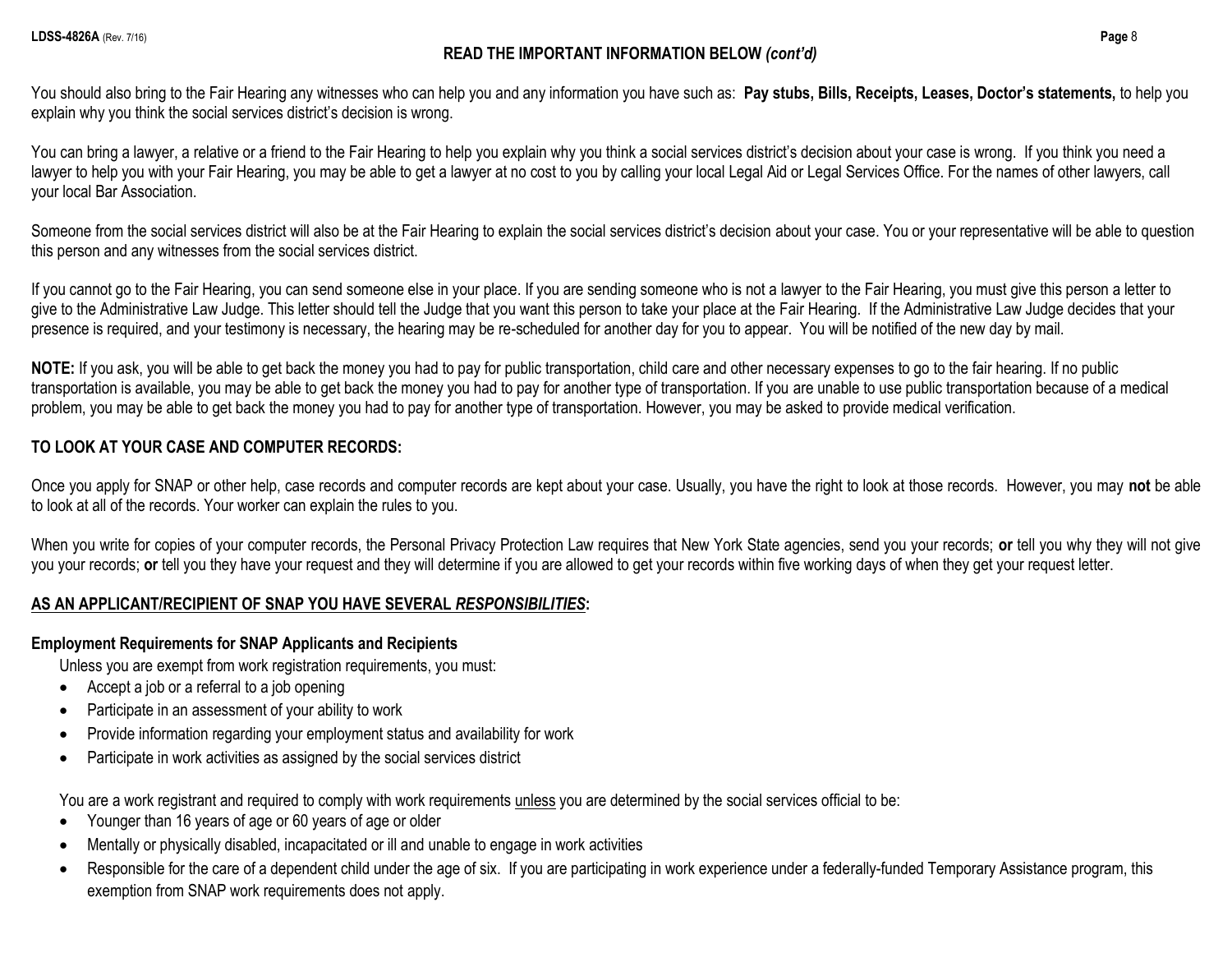### **READ THE IMPORTANT INFORMATION BELOW** *(cont'd)*

- Subject to and complying with a work requirement under a federally funded Temporary Assistance program. If you are assigned to work experience, this exemption from SNAP work requirements does not apply.
- Responsible for the full-time care of an incapacitated person
- An applicant for or recipient of Unemployment Insurance Benefits
- A regular participant in a drug or alcohol treatment program and the social services official determines that you are unable to work or that assignment to work activities is impractical
- A student enrolled at least half-time in a recognized school, training program or institution of higher education
- Employed at least 30 hours a week or earning at least the equivalent of 30 times the federal minimum wage per week
- An applicant for Supplemental Security Income (SSI) and SNAP benefits under the joint processing provisions
- A 16 or 17 year old individual who is not the head of household or who is attending school or an employment program at least half-time

If you fail to comply with a SNAP work assignment or quit a job, you may lose your SNAP benefits. The length of time you will lose your benefits depends on the number of times you have failed to comply with a work requirement.

# **Additional Work Requirements for SNAP Recipients who are Able-Bodied Adults without Dependents (ABAWDs)**

If you are a work registrant/subject to SNAP work requirements, you also must meet additional SNAP eligibility requirements unless you are:

- Under 18 years of age or 50 years of age or older;
- Living in a SNAP household that includes a member who is under 18 years of age;
- Pregnant; or
- Unable to work at least 80 hours a month due to a physical or mental limitation.

If you are a work registrant and not exempt due to one of the reasons listed above you are only eligible to receive SNAP benefits for three months in a 36 month period unless you:

- Work (including "in-kind" work and volunteer work) for at least 80 hours per month;
- Participate in a qualifying work/training program approved by the social services district for at least 80 hours per month;
- Comply with a Work Experience Program (WEP) assignment for the number of hours equal to your SNAP grant divided by the higher of the federal or State minimum wage;
- Participate in a program under the Workforce Investment Opportunity Act which may include job search, job readiness, occupational skills training and education activities, or the Trade Act of 1974 for at least 80 hours per month; or,
- Participate in a combination of work or qualifying work programs for at least 80 hours per month.

If an ABAWD wants to receive SNAP benefits beyond the 3 month limit and is unable to secure paid employment of at least 80 hours a month, he/she should contact the social services district to discuss what work or work programs may be available to permit the ABAWD to meet the work requirement.

If an ABAWD does not meet the work requirement and loses eligibility for SNAP, he/she may be able to receive SNAP again, if otherwise eligible, and should contact the social services district to discuss what he/she needs to do to regain SNAP eligibility.

In addition, the ABAWD must provide documentation of participation in unpaid work activities on a monthly basis and report to the social services district within 10 days after the end of the month if his/her work hours go below 80 hours a month.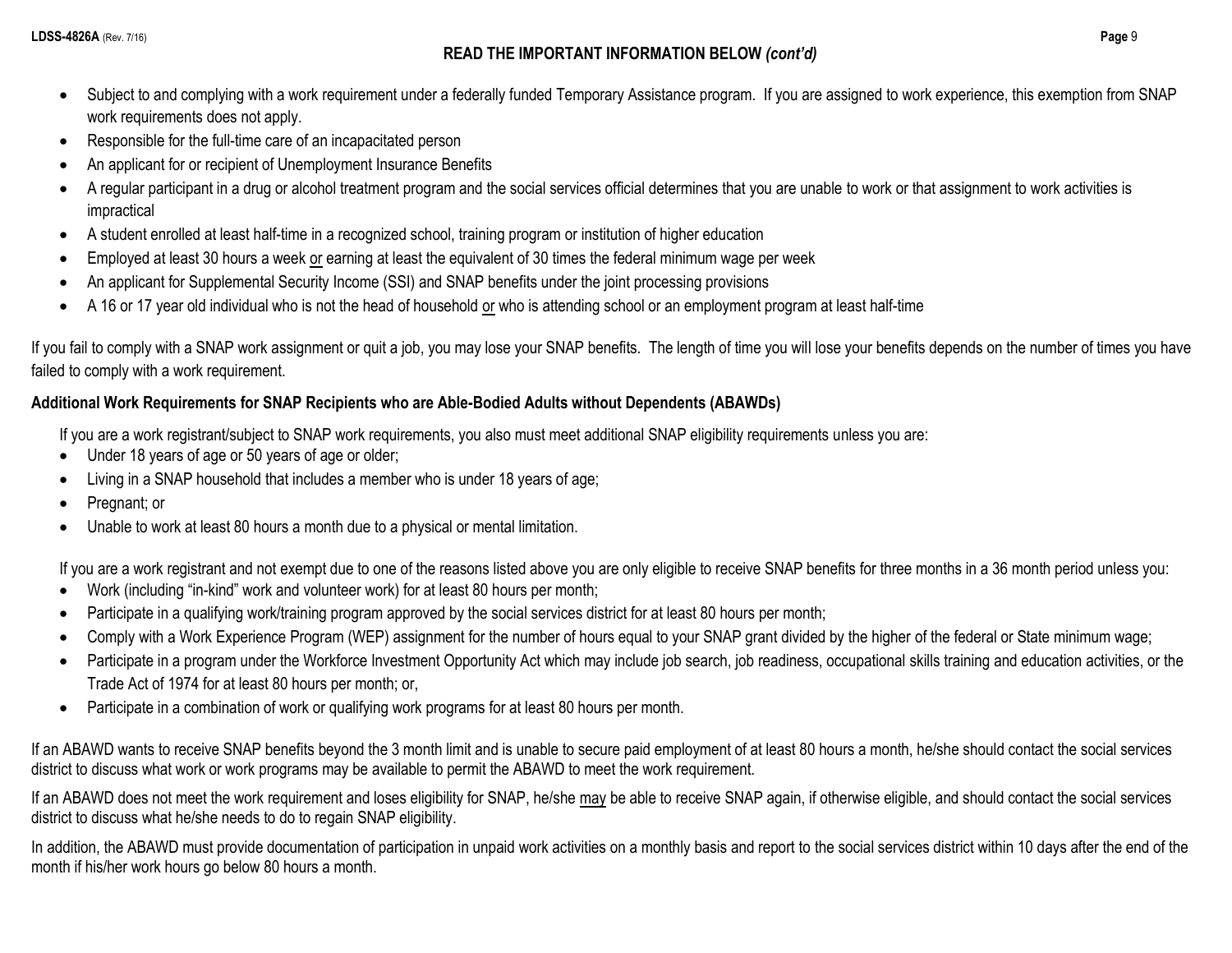#### **IF YOU ARE SUSPECTED OF FRAUD**

If you find out that you are being investigated because your worker thinks you did not tell the truth about your case, you should talk to a lawyer. If you are charged with welfare fraud in criminal court, the court will, if you are eligible, assign a lawyer to represent you at no cost.

#### **RESPONSIBILITY TO RESCHEDULE A MISSED INTERVIEW:**

As an Applicant/Recipient of SNAP, you are responsible to reschedule a missed interview before the 30<sup>th</sup> day after the date you applied to avoid losing SNAP.

### **RESPONSIBILITY TO PROVIDE PROOF**

When you are applying for SNAP, you will be asked to provide proof of certain things. Your worker will advise you of what is needed. Document requirements may vary for different assistance programs. If the social services district already has proof of certain things that do not change such as social security number, you do not need to prove it again.

By having proof of identity and other important documents when you first apply for assistance, you may be able to get help sooner.

If you are dropping off documents at your social services office, ask for a receipt which should include the district name, your name, the date, time, list of each specific document being left, and the name of the worker giving you the receipt.

You must provide the proof that your worker tells you is needed to have your eligibility for SNAP determined. If you have trouble getting the requested proof, make it known to your worker.

### **NON-CITIZEN ELIGIBILITY INFORMATION**

Many non-citizens are qualified aliens who are eligible for SNAP. Even if you are not, your children may be eligible. SNAP should not affect your immigration status with respect to any USCIS decision regarding your immigration matter.